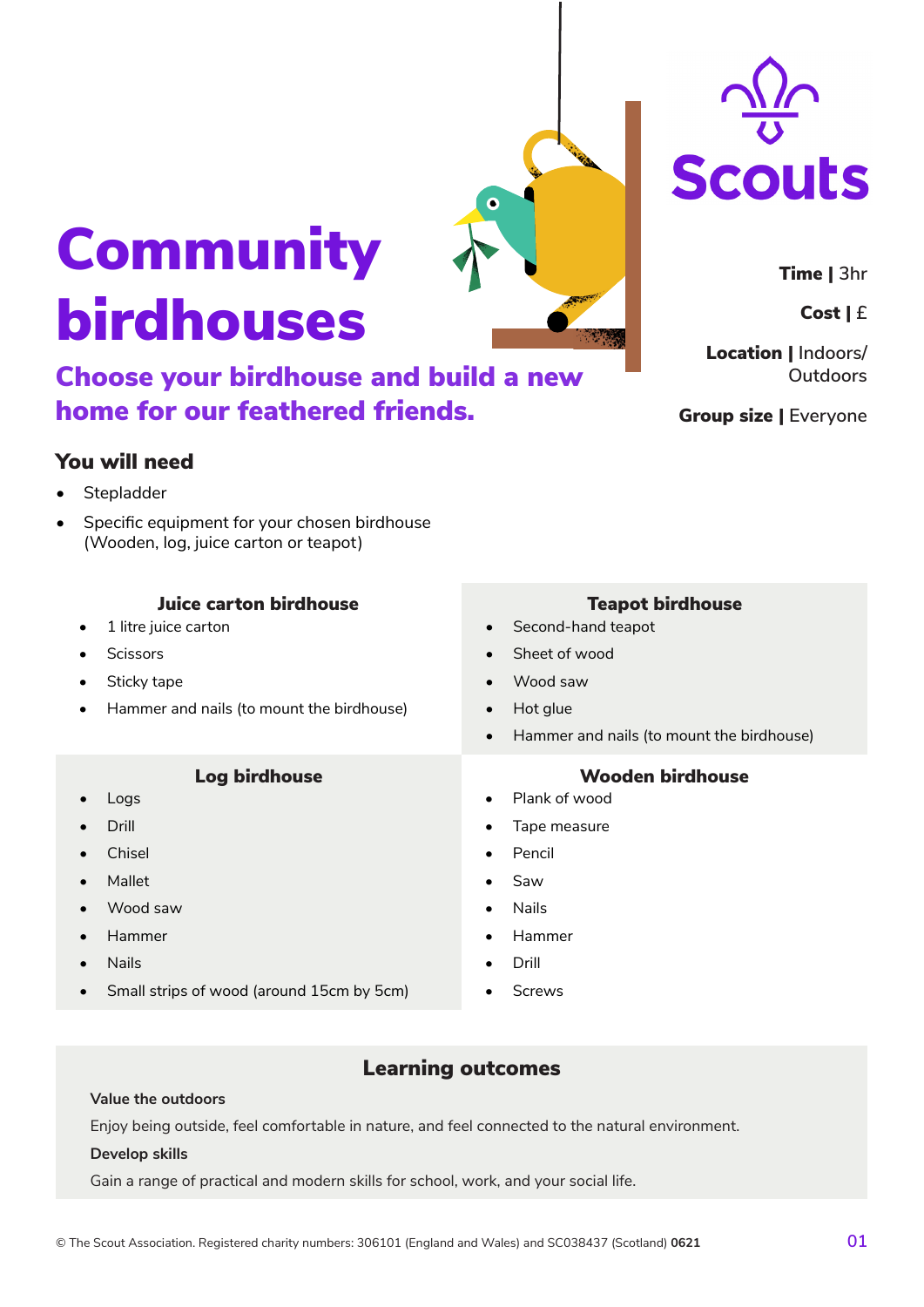## Birdwatch walk

| <b>Time</b> | <b>Activity</b>                                                | <b>Guidance</b>                                                                                                                                                                                                              | Equipment |
|-------------|----------------------------------------------------------------|------------------------------------------------------------------------------------------------------------------------------------------------------------------------------------------------------------------------------|-----------|
| 10 mins     | Everyone should try<br>to remember what<br>biodiversity means. | You might remember that WWF talk about<br>biodiversity as the 'magic ingredient that<br>enables the world to work smoothly'. People<br>could talk about how different plants and<br>animals work together in an environment. |           |
|             |                                                                | 2. The person leading the activity should choose one of the example<br>ecosystems from Web of life (insert link once uploaded).                                                                                              |           |
|             | 3.                                                             | Everyone should name as many plants and animals in that ecosystem as<br>they can. Can they name one thing they might eat or be eaten by?                                                                                     |           |

## Chat about biodiversity

| <b>Time</b> | <b>Activity</b>                                                                                                                                                                                        | Equipment |
|-------------|--------------------------------------------------------------------------------------------------------------------------------------------------------------------------------------------------------|-----------|
| 45 mins     | Choose somewhere to go for a walk in your local area. How many different<br>birds can you spot? Are there any birdhouses or can you see any nests? Are<br>there any good spots to put your birdhouses? |           |

## Build your bird houses

There are lots of different ways to make great birdhouses depending on the materials and space you have available. Choose from one of the options to build your very own.

### Juice carton birdhouse

| <b>Time</b> | <b>Activity</b>                                                                                                                       | Guidance                                                                                                                                 | Equipment                               |
|-------------|---------------------------------------------------------------------------------------------------------------------------------------|------------------------------------------------------------------------------------------------------------------------------------------|-----------------------------------------|
| 5 mins      | Get a one litre juice carton, open the top, and clean and dry it thoroughly.<br>1.                                                    |                                                                                                                                          | 1 litre<br>$\bullet$<br>juice<br>carton |
| 10 mins     | 2. Use scissors to puncture the<br>carton and cut a 3-4cm hole on<br>the front, around 10-12cm from<br>the bottom.                    | Use something like an apple or potato<br>behind the carton when you puncture<br>it to catch the scissors and keep your<br>fingers clear. | <b>Scissors</b>                         |
| 15 mins     | Decorate the carton however you like. Camouflaging it into the<br>3.<br>environment it's going to be in can help keep the birds safe. |                                                                                                                                          | Craft<br>materials<br>(optional)        |
| 10 mins     | 4. To mount your birdhouse, reach inside the open top open and nail it to its<br>final spot.                                          |                                                                                                                                          | Hammer<br>$\bullet$<br>and nails        |
|             | Sealing up the top with tape.<br>5.                                                                                                   |                                                                                                                                          | Sticky<br>tape                          |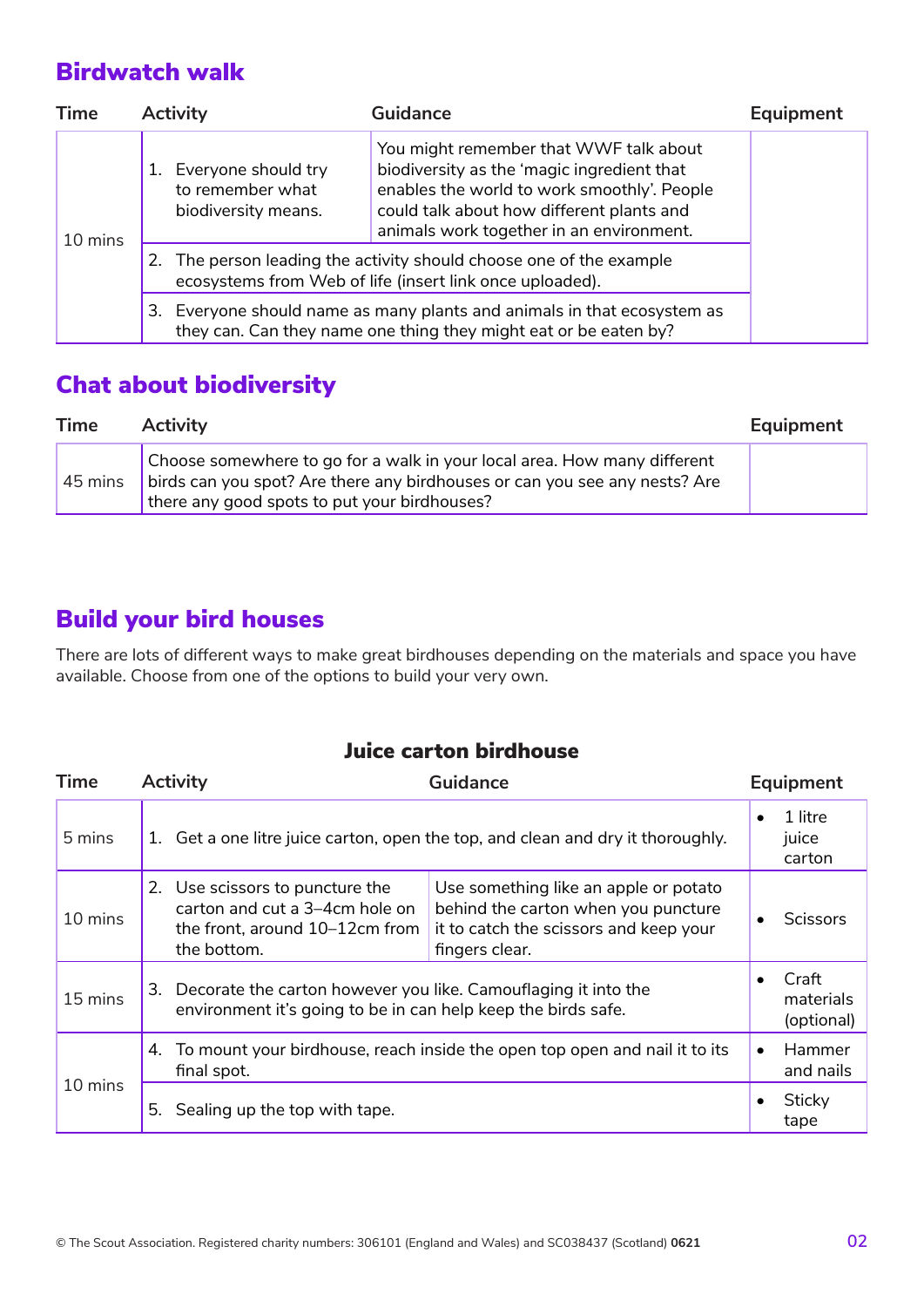

## Teapot birdhouse

| <b>Time</b> | <b>Activity</b>                                                                                                 | Equipment                              |
|-------------|-----------------------------------------------------------------------------------------------------------------|----------------------------------------|
| 5 mins      | 1. Get a second-hand teapot and clean it really well.                                                           | Second-hand<br>teapot                  |
| 10 mins     | 2. Cut out a sheet of wood so it is around 10cm larger than the teapot<br>on all sides.                         | Sheet of wood<br>Wood saw<br>$\bullet$ |
| 10 mins     | 3. Glue the base of the teapot to the wood so when the wood is stood<br>up the teapot is vertical on the board. | Hot glue<br>٠                          |
| 5 mins      | 4. To mount the birdhouse, just nail through the board into the spot<br>where you want the birdhouse.           | Hammer and<br>nails                    |

### Log birdhouse

| <b>Time</b> | <b>Activity</b>                                                                                                                                                                                                                                           | <b>Equipment</b>                     |
|-------------|-----------------------------------------------------------------------------------------------------------------------------------------------------------------------------------------------------------------------------------------------------------|--------------------------------------|
| 20 mins     | Choose a dry log to hollow out and be your birdhouse.<br>1.                                                                                                                                                                                               | Logs                                 |
| 15 mins     | 2. Cut two discs, around two centimetres thick, from the log to be the<br>top and bottom of the birdhouse.                                                                                                                                                | Wood saw                             |
|             | 3. Cut the remaining log to the final height of your birdhouse.                                                                                                                                                                                           |                                      |
| 15 mins     | Hollow out the log, leaving the walls around two centimetres thick.<br>4.<br>Do this by drilling lots of holes through the log and chipping the wood<br>out with mallet and chisel.                                                                       | Drill<br>Chisel<br>$\bullet$         |
| 5 mins      | 5. Drill a 3–4cm hole on one side of the log, around 10–12cm from the<br>bottom.                                                                                                                                                                          | Mallet<br>$\bullet$                  |
| 10 mins     | 6. Attach the bottom of the birdhouse back to the log with a few nails.<br>Be careful and put them in the right place so they don't stick into the<br>birdhouse.                                                                                          | Hammer<br><b>Nails</b><br>٠          |
| 10 mins     | 7. To mount your birdhouse, attach a small strip of wood, around the<br>size of a 15cm ruler, to the back of the birdhouse at 90 degrees to the<br>log with a couple of nails. Then use this strip of wood to mount the<br>birdhouse in your chosen spot. | Small strips of<br>$\bullet$<br>wood |

### Wooden birdhouse

If you're up for a challenge, try crafting a wooden birdhouse. To do this accurately you'll need some great instructions, complete with measurements and diagrams. We recommend using the RSPB's 'Build a bird box' guide.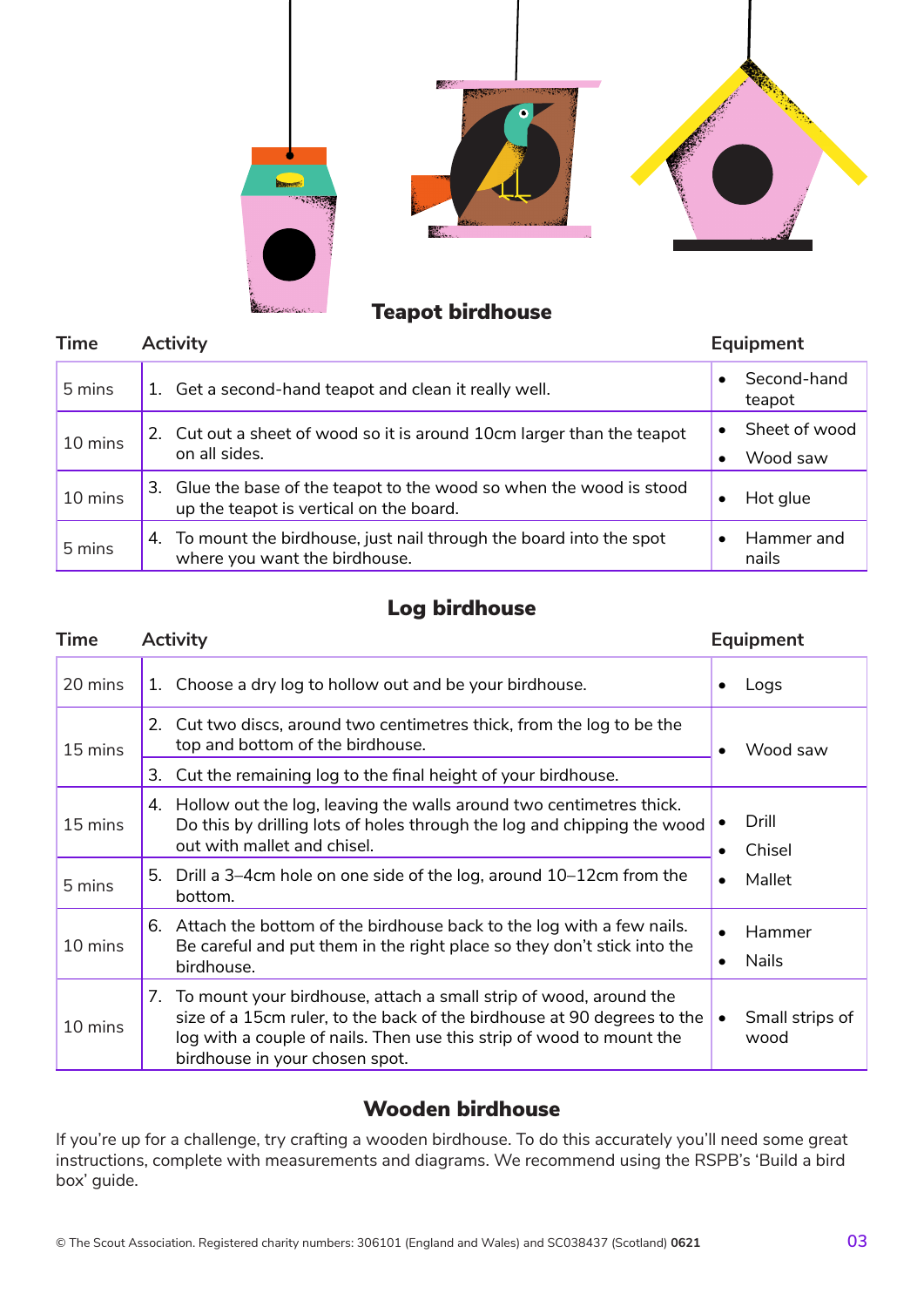## Make a house a home

| <b>Time</b> | <b>Activity</b>                                                                                                                                                                                                                 | Guidance                                                                                                                                                                                                                                   | Equipment                      |
|-------------|---------------------------------------------------------------------------------------------------------------------------------------------------------------------------------------------------------------------------------|--------------------------------------------------------------------------------------------------------------------------------------------------------------------------------------------------------------------------------------------|--------------------------------|
| 10 mins     | 1. Once everyone's built their<br>fantastic new birdhouses, they<br>should head back out to where<br>they want to place them and<br>choose a spot between two and<br>four metres above the ground on<br>a tree, wall, or fence. | It's best if your bird house faces<br>roughly north east to avoid the<br>strongest sun and rain (unless there<br>are trees or building to shade it).<br>Make sure that the area in front of the<br>house is clear for the birds to fly in. | <b>Birdhouse</b><br>Stepladder |
|             | 2. Everyone should mount their<br>birdhouses as described in the<br>instructions.                                                                                                                                               | If you need to use a stepladder, make<br>sure it's secure and supported by<br>someone on the ground, and make<br>sure that you're supervised by a<br>responsible adult.                                                                    |                                |

## Bird watching

| <b>Time</b> | <b>Activity</b>                                                                                                                      | <b>Guidance</b>                                                  | Equipment |
|-------------|--------------------------------------------------------------------------------------------------------------------------------------|------------------------------------------------------------------|-----------|
|             | 1. After a few weeks, everyone should head back out to their birdhouses.                                                             |                                                                  |           |
| 20 mins     | 2. Everyone should quietly wait and Don't get too close to the birdhouses<br>watch to see if anyone's moved<br>into their creations. | or disturb them as you might scare<br>off the feathered tenants. |           |

## Adjustments

#### **Change the level of the challenge**

- Choose which birdhouse design you'll make carefully as some are much easier than others.
- You could also buy one or two birdhouses for people to decorate and place, instead of making them.

## Reflection

| <b>Time</b> | <b>Activity</b>                                                                                                                                                                                                                                                                                                                                                                                                                 |
|-------------|---------------------------------------------------------------------------------------------------------------------------------------------------------------------------------------------------------------------------------------------------------------------------------------------------------------------------------------------------------------------------------------------------------------------------------|
| 5 mins      | This activity helped people to take a look around their natural environment and see what they<br>can do to help the local birds. Why do birds need people's help? As people build more and<br>more buildings and roads, they get rid of more of the birds' natural habitats – it's important<br>that people do what they can to help he birds. What else can people do to help support their<br>local environment and wildlife? |

## Take it further

Quietly and carefully revisit your birdhouse every few weeks to see what you can spot. Take a note (or photos) of any birds you spot. Can you identify what type of birds they are?